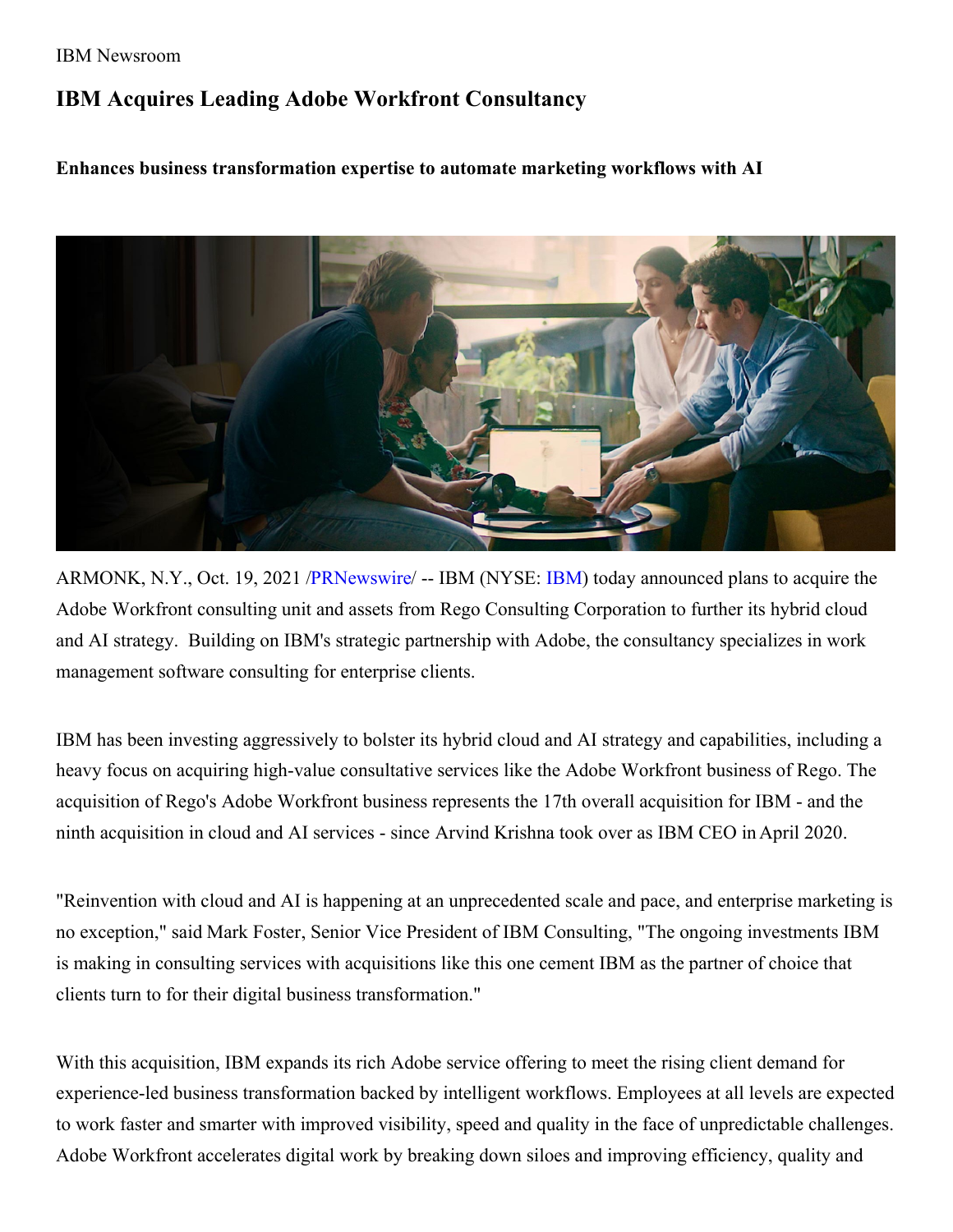control of the entire work management lifecycle.

A leading Adobe Workfront partner, Rego has been recognized as the Adobe Workfront Partner of the year for the past two years and has achieved Adobe Workfront Specialization. The Rego team being acquired by IBM has deep experience and expertise in end-to-end Workfront services, delivering strategy formulation to implementation to management and support to Fortune 500 companies.

"IBM and Adobe have had a strategic partnership for over 20 years, and enterprise marketers are embracing digital transformation with us," said Tony Sanders, Senior Director, Americas Partner Sales at Adobe. "With today's announcement, IBM gains even deeper marketing domain expertise and consulting capabilities in the fast-growing work management space."

Upon the close of the transaction, the Adobe Workfront business of Rego will join the rapidly growing Adobe practice within IBM iX, the customer and experience transformation group of IBM Consulting. IBM iX offers integrated consulting services to help clients evolve marketing, sales and service capabilities that advance their digital transformation across the customer lifecycle. This acquisition will deepen IBM iX's ability to not only help clients design and deliver personalized customer experiences powered by Adobe Experience Cloud, Creative Cloud and Document Cloud, but also transform their marketing operations to support these experiences, connecting strategy to delivery, integrating people and data across the enterprise on one collaborative platform.

"Work management is an important and often overlooked part of the vision to deliver impactful customer experiences," said Dan Greer, President of Rego Consulting. "Our Adobe Workfront management solutions will find a natural home within IBM iX as it enables the world's largest companies to navigate their digital work transformations."

Financial details of the deal were not disclosed. The transaction is subject to customary closing conditions.

## **About IBM**

To learn more about IBM Consulting, please visit: [www.ibm.com/consulting](https://c212.net/c/link/?t=0&l=en&o=3327122-1&h=1126119318&u=http%3A%2F%2Fwww.ibm.com%2Fconsulting&a=www.ibm.com%2Fconsulting)

To learn more about the IBM and Adobe partnership and consulting capabilities, please visit: [www.ibm.com/adobe-partnership](https://c212.net/c/link/?t=0&l=en&o=3327122-1&h=2439436327&u=http%3A%2F%2Fwww.ibm.com%2Fadobe-partnership&a=www.ibm.com%2Fadobe-partnership)

## **About Rego Consulting**